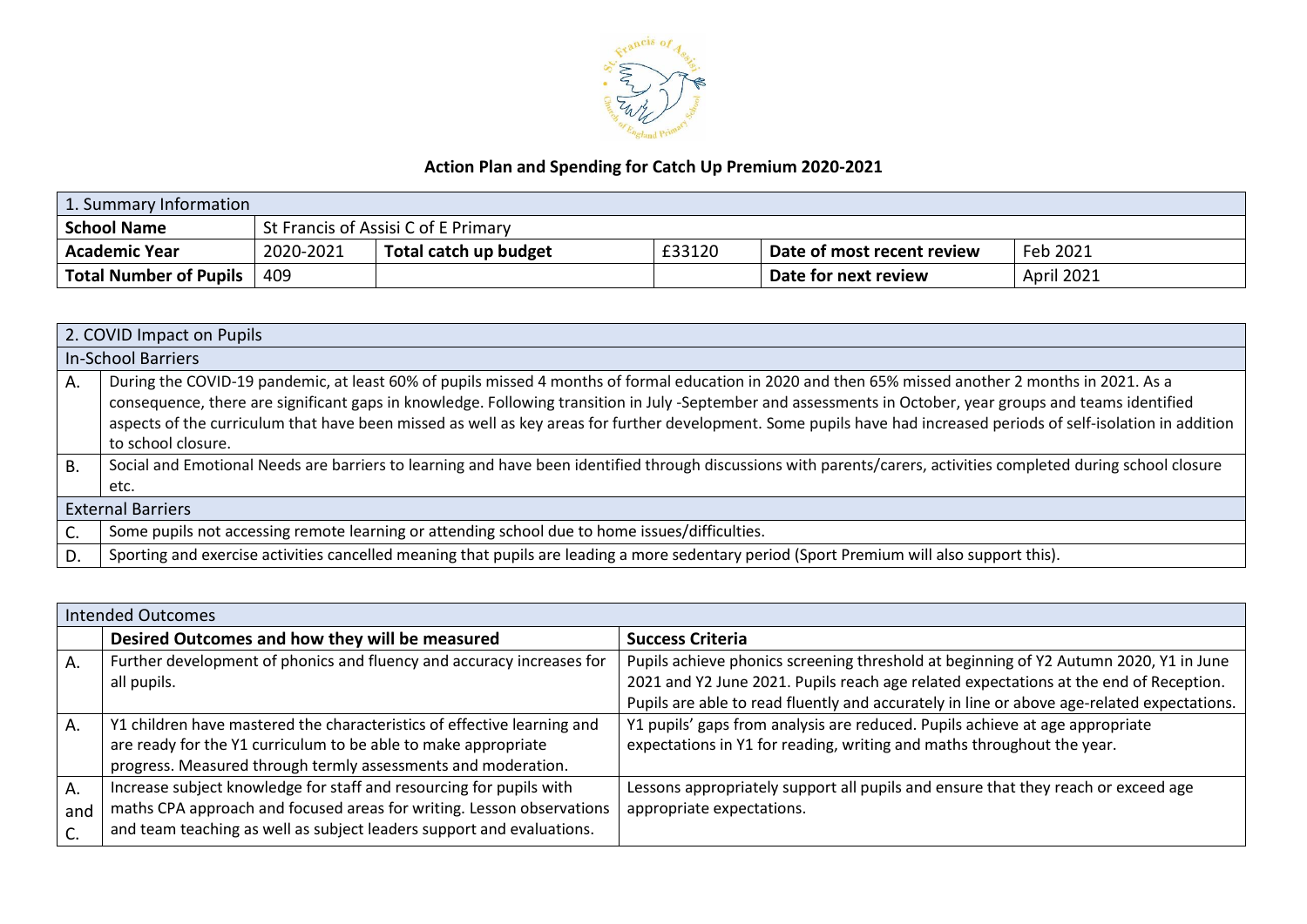| D. | Pupils are not disadvantaged due to a negative impact from their social | Pupils achieve at age appropriate expectations – for Reception, they demonstrate     |
|----|-------------------------------------------------------------------------|--------------------------------------------------------------------------------------|
|    | and emotional wellbeing/needs. Pupils are happy, positive and develop   | characteristics of effective learning.                                               |
|    | a range of different experiences.                                       |                                                                                      |
|    | Increased physical activity for all pupils (measured through sport      | Increased levels of activity when in school despite COVID restrictions supporting 30 |
|    | premium).                                                               | minutes per day in school.                                                           |

| 4. Planned Expenditure                                                                                                                      |                                                                                                                                                                                                                                                                                                                                                                   |                                                                                                                                                                                                                                                    |                                                                                                                                                                                                                                                                                                                                                                             |                                     |                                     |  |
|---------------------------------------------------------------------------------------------------------------------------------------------|-------------------------------------------------------------------------------------------------------------------------------------------------------------------------------------------------------------------------------------------------------------------------------------------------------------------------------------------------------------------|----------------------------------------------------------------------------------------------------------------------------------------------------------------------------------------------------------------------------------------------------|-----------------------------------------------------------------------------------------------------------------------------------------------------------------------------------------------------------------------------------------------------------------------------------------------------------------------------------------------------------------------------|-------------------------------------|-------------------------------------|--|
| <b>Academic Year</b><br>2020-2021                                                                                                           |                                                                                                                                                                                                                                                                                                                                                                   |                                                                                                                                                                                                                                                    |                                                                                                                                                                                                                                                                                                                                                                             |                                     |                                     |  |
| How is the catch-up premium planned to be used to improve classroom pedagogy, provide targeted support and support whole school strategies? |                                                                                                                                                                                                                                                                                                                                                                   |                                                                                                                                                                                                                                                    |                                                                                                                                                                                                                                                                                                                                                                             |                                     |                                     |  |
| <b>Desired outcome</b>                                                                                                                      | Chosen action / approach                                                                                                                                                                                                                                                                                                                                          | What is the evidence and<br>rationale for this choice?                                                                                                                                                                                             | How will you ensure it is implemented<br>well?                                                                                                                                                                                                                                                                                                                              | <b>Year Group</b><br><b>Focus</b>   | Cost                                |  |
| 1. Further<br>development of<br>phonics and<br>fluency and<br>accuracy increase<br>when reading.                                            | Further development of book<br>resourcing to match phonic ability<br>and appropriate phases. Additional<br>phonics training.                                                                                                                                                                                                                                      | Pupils needing additional support<br>with Phonics, Reading and Writing<br>(blending and segmenting) due to<br>no formal phonics session during<br>the school closure (Summer 2020).<br>Pupils at different points in their<br>reading development. | Purchase of phonic stage 3-5 books.<br>Staff training to ensure appropriately used<br>and matched for pupils.                                                                                                                                                                                                                                                               | <b>EYFS and KS1</b>                 | £1500 Recep<br>£750 Y1<br>£250 Y2   |  |
| 2. Fluency and<br>accuracy increase<br>when reading.                                                                                        | Increase opportunities for reading<br>across a range of genres and<br>increase reading for pleasure.                                                                                                                                                                                                                                                              | Pupils were reading own books<br>during school closure (Summer<br>2020) but missed opportunities for<br>guided reading, shared reading and<br>support to ensure age appropriate<br>texts were being read.                                          | Purchase reading scheme books at<br>appropriate age bands for Y3-4 and Y5-6 -<br>Project X Oxford University Press.<br>The Week Junior, Comics and other<br>resources to be purchased for guided<br>reading time as well as non-fiction activities.<br>Increase user licences for Reading Plus for an<br>additional year to cover all 60 Y6 then Y5<br>pupils.              | Y3 and Y4<br>Y5 and Y6<br>Y5 and Y6 | £1500<br>£1500<br>£1500 per<br>year |  |
| 3. Y1 pupils are<br>ready for Y1<br>curriculum and<br>have mastered<br>the characteristics<br>of effective<br>learning.                     | Y1 team and KS1 Lead to access<br>training summarising points for<br>setting up a classroom for<br>accessing continuous provision and<br>how to put into practice.<br>Use of KS1 National Curriculum to<br>enhance areas with opportunities<br>to reinforce the skills. Increase in<br>adult support for individual pupils<br>and across areas of the curriculum. | Pupils entering Y1, have missed the<br>summer term to develop their<br>independence, learning through<br>play, phonic knowledge, early<br>maths and preparation for Y1<br>National Curriculum.                                                     | Analysis of gaps from EYFS data to support<br>with setting up continuous and enhanced<br>provision.<br>ABC Does Y1 Transition Training attendance<br>and review.<br>Observations of pupils and classroom<br>practice developed from EYFS practice.<br>Appropriate resource purchase to support<br>the areas of learning that meet the gaps<br>from EYFS and Y1 curriculums. | Y1                                  | £3000                               |  |